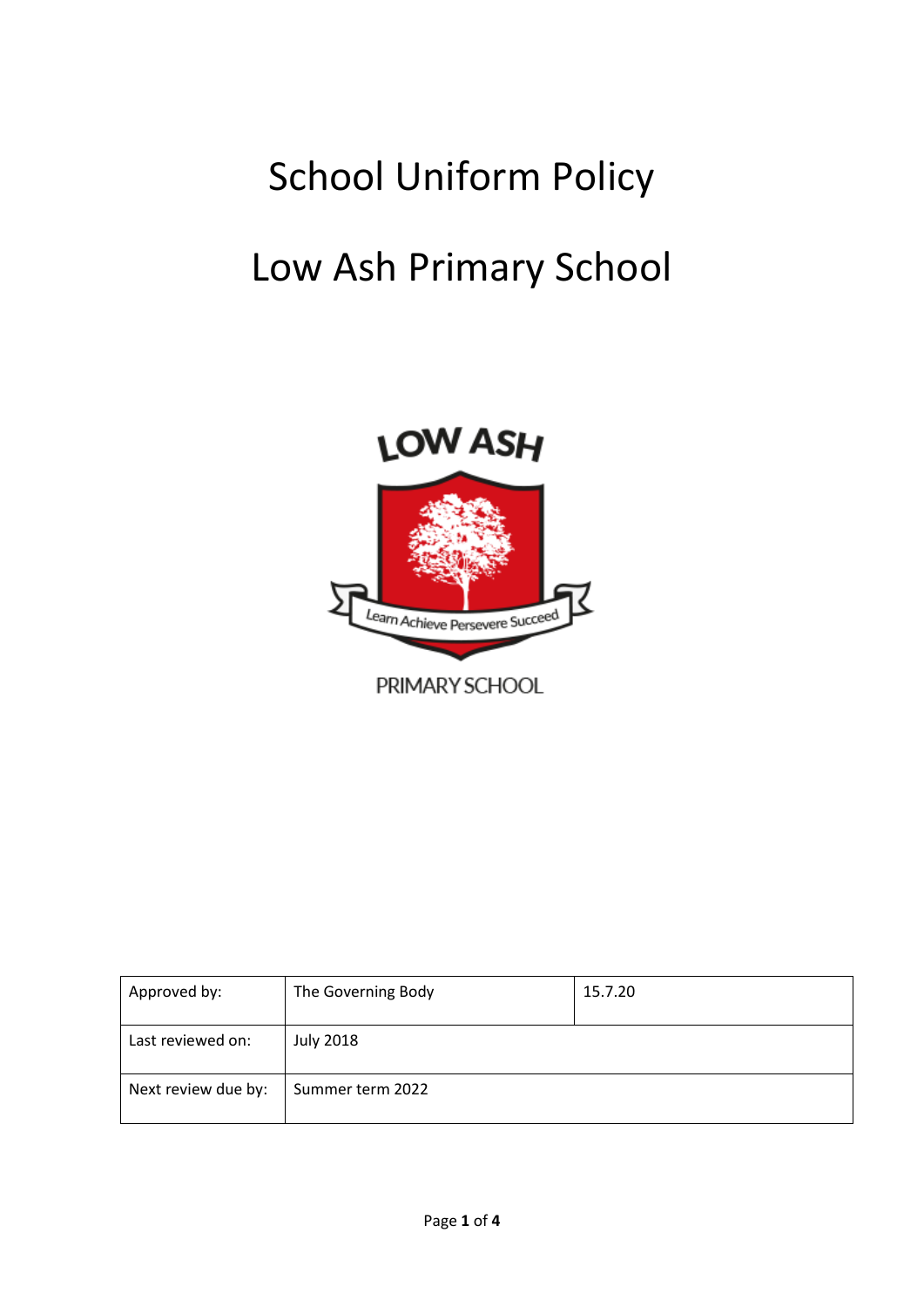# **Rationale**

Our policy has been created with value for money, health and safety and practicality at its heart. It has been designed to ensure children wear clothing conducive to a learning environment. It is important that our children feel a sense of belonging and community through a smart and practical uniform. We believe a uniform allows all children, regardless of background, to feel equal to their peers and confident in their appearance. We also believe it is important for activities to be facilitated by specialised and appropriate clothing such as sports activities.

We rely on the cooperation of parents/carers in supporting school uniform at Low Ash Primary School and ask you to ensure that your child wears the correct uniform. Please refer to the list below identifying the uniform, PE uniform and rules regarding jewellery. Please note that garments worn underneath uniform should be unobtrusive (eg a white vest under a white shirt).

#### **Uniform List**

#### **Winter**

Long Grey Tailored Trousers Grey Skirt or Pinafore Dress (with white, grey, black or red tights) White or Grey Shirt with short/long sleeves Red Pullover/Jumper/ Sweatshirt/ Cardigan **Sensible black school shoes (not boots)** should be worn winter and summer.

We suggest that a spare pair of indoor shoes/pumps are kept in school, particularly during periods of bad weather. **Pupils may come to and from school in boots and wear then outside at break times but they are not permitted inside school.**

#### **Summer**

Short Grey Trousers White or Grey Shirt White or Grey Socks Red/White Check Gingham Dress is an option Cardigan, Red Pullover, Jumper, or Sweatshirt Red Fleece is an option for outdoor wear

#### **PE kit**

#### **Indoor**

Washable draw string pump bag Pair of pumps Pair of black/navy or red shorts White t-shirt or girls may wear leotards

#### **Outdoor**

Black/navy or red long track suit bottoms Pumps or trainers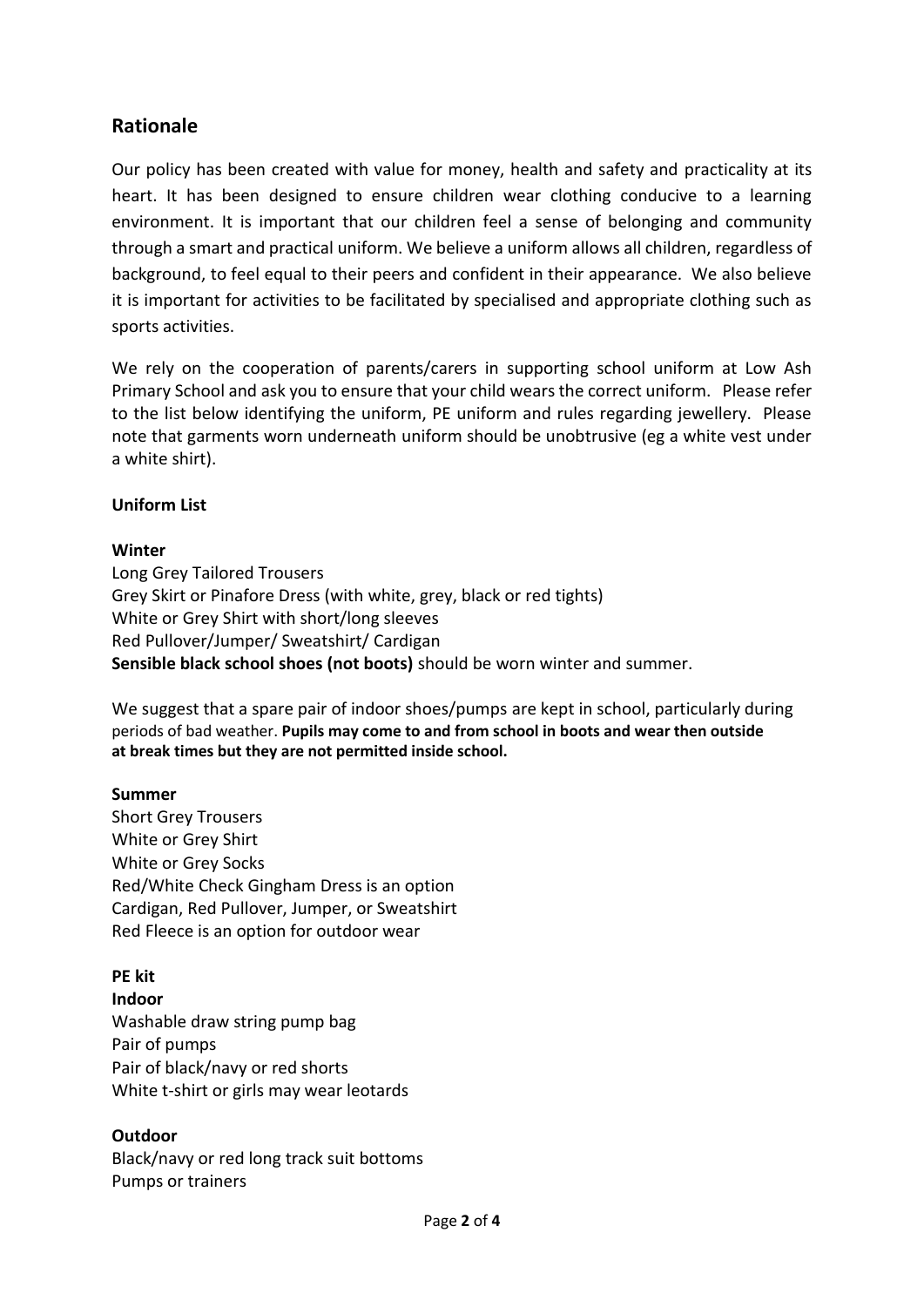#### **Further considerations**

#### **Jewellery**

Children are **not permitted to wear jewellery** in the school grounds due to health and safety risks except one pair of stud earrings. Nail varnish should not be worn.

## **Labelling**

All clothing and footwear should be clearly labelled with your child's name.

## **Religious items and clothing**

We do not discriminate and welcome all pupils regardless of faith or belief. However, the school must also weigh the needs and rights of individual pupils against the cohesion and health and safety concerns of the entire school community. Parents' concerns and requests regarding religious clothing will be dealt with on a case-by-case basis.

#### **Uniform Stockists**

Whitakers [www.whittakersschoolwear.co.uk](http://www.whittakersschoolwear.co.uk/) 21 Briggate, Shipley, BD17 7PB

Your School Uniform [\(www.yourschooluniform.com\)](http://www.yourschooluniform.com/) Online only

#### **Financial Assistance**

Low Ash Primary School supports vulnerable families in meeting the costs of uniforms.

A total amount of £26.00 School Uniform Assistance will be given for each child who meets the eligibility criteria as follows once each academic year:

- Eligible for means tested Free School Meals
- Specific vulnerable groups (such as Looked After Children or children on the edge of care or care leavers, young carers, Asylum Seekers or children newly arrived in the country)
- Other exceptional or temporary circumstances that are based on the school's knowledge of a child's circumstances (such as a sick or disabled relative, a recent bereavement or a recent loss of job).

The parent/carer must bring to school a receipt which states 'school uniform' from the uniform stockist named above or alternatively school uniform providers e.g, Asda. The school will reimburse the parent/carer to a maximum of £26.00. A cheque will then be given to the